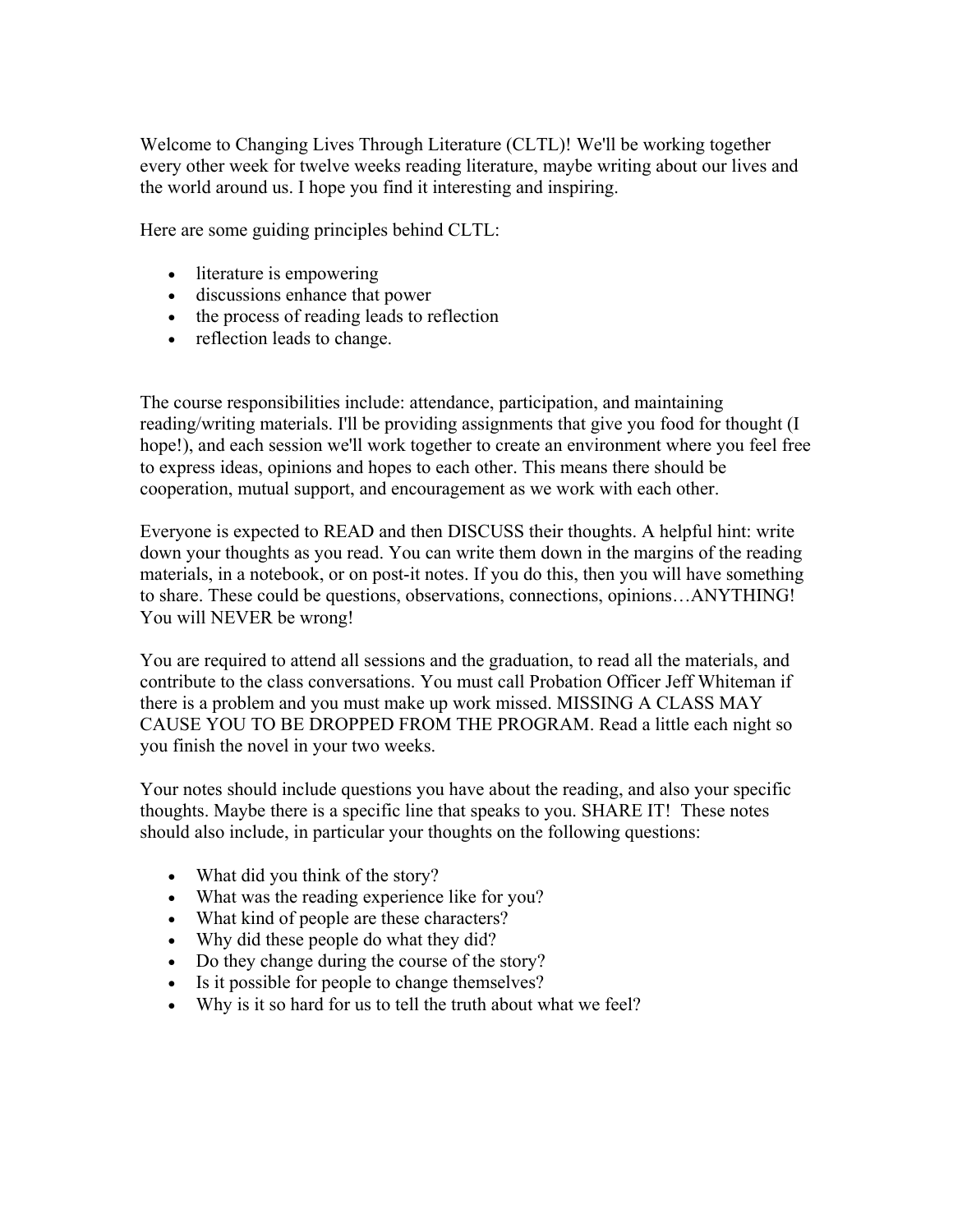## **Listed below are assignments for the six sessions of the program.**

Session 1-September 12, 2013—short story which will be provided to you in class, and we will read it as a group. THURSDAY

Session 2- September 26, 2013 THURSDAY *The Other Wes Moore* by Westley Moore

Session 3- October 9, 2013 WEDNESDAY *Night* by Elie Wiesel

Session 4- October 23, 2013 WEDNESDAY *Always Outnumbered, Always Outgunned* by Walter Mosley

Session 5- November 6, 2013 *Articles of War* by Nick Arvin WEDNESDAY

Session 6- November 20, 2013 WEDNESDAY TO BE ANNOUNCED

Session 7-GRADUATION

We will provide the texts to you, and YOU are responsible for returning them back to us in the condition in which you received them!

## Mission Statement

It is the mission of the Changing Lives Through Literature program (CLTL) to espouse the Socratic notion that "the unexamined life is not worth living." It is our mission to reach out to offenders who have the motivation to change behavior that has over and over again caused them to end up as statistics in the criminal justice system. Through literature, we ask participants in CLTL to explore their identity and actions through reading about and making connections with the characters or ideas in a text and to rethink their own behavior in light of these characters or ideas. It is our mission to aid the participants of CLTL to investigate and explore aspects of themselves, to listen to their peers, to increase their ability to communicate ideas and feelings to men and women of authority who they thought would never listen to them, and to engage in dialogue in a democratic classroom where all ideas are valid. It is our mission to help the participants to stop seeing their world from one angle, to begin opening up to new perspectives and to begin realizing that they have choices in life. Thus, literature will become a road to insight.